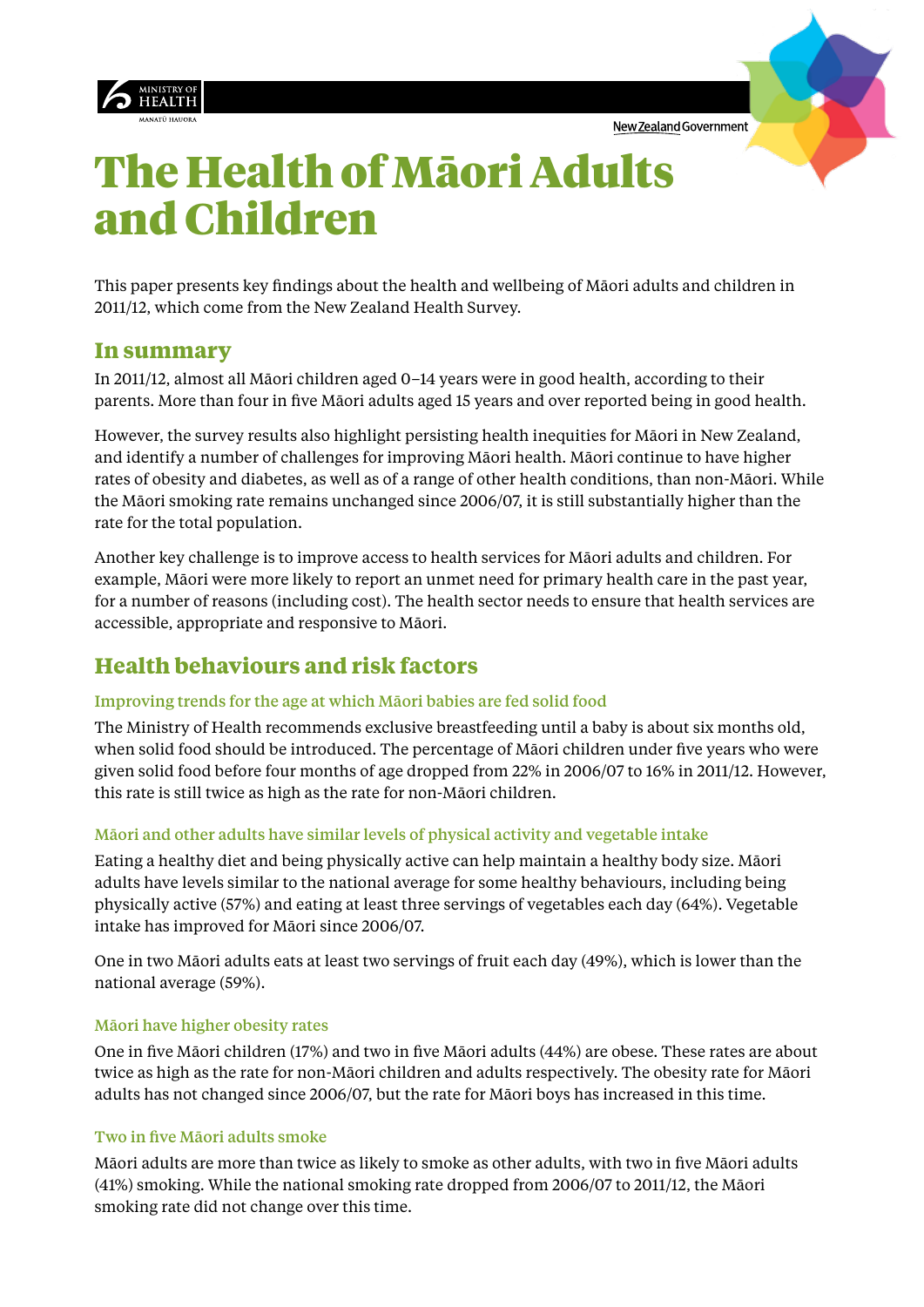## **Health conditions**

#### Higher burden from long-term health conditions

Many health conditions are more common for Māori adults than for other adults. These include ischaemic heart disease, stroke, diabetes, medicated high blood pressure, chronic pain and arthritis. Asthma is also a particular issue for Māori: nearly one in five Māori – both children (19%) and adults (17%) – take medication for this condition.

#### Contrasting mental health results

While Māori adults have higher rates of psychological (mental) distress (9%) than other adults, they have similar rates of common mental disorders that have been diagnosed (16%). Together these findings suggest Māori may be less likely to seek help and/or they face more barriers to accessing mental health services.

### **Access to health care**

#### Māori have a higher level of unmet need for health care, especially due to cost

Māori adults and children were generally more likely than other people to have experienced unmet need for health care in the past year.

Two in five Māori adults (39%) had an unmet need for primary health care in the past 12 months, as had 28% of Māori children. Some of the main reasons for this unmet need were that:

- > cost prevented them from visiting a GP when they needed to (23% of Māori adults and 8% of Māori children)
- > they were not able to get an appointment at their usual medical centre within 24 hours of needing one (20% of Māori adults and 18% of Māori children)
- > cost prevented them from visiting an after-hours medical centre when they needed to (14% of Māori adults and 9% of Māori children).

The overall rates for unmet need for primary health care were about 1.5 times as high for Māori adults and children as the rates for non-Māori. In particular, half of all Māori women (47%) had experienced unmet need for primary health care in the past year.

Also, a substantial proportion of Māori adults (18%) and Māori children (12%) did not collect one or more prescription items in the previous year due to the cost. These rates were at least 2.5 times as high as the rates for non-Māori.

#### Māori are more likely to have had teeth removed due to poor oral health

About 12% of Māori adults and 6% of Māori children had had a tooth removed due to decay or for a similar reason in the past 12 months. These rates were about 1.7 times as high as the rates for non-Māori adults and children.

Regular dental checks are important for detecting and treating signs of oral disease early. Māori children were just as likely as other children to have visited a dental health care worker in the past 12 months (75%).

However, the percentage of Māori adults (with natural teeth) who had visited a dental health care worker in the past year (38%) was lower than the national average (49%). Most Māori adults (73%) usually only visit a dental health care worker for dental problems, or they never visit.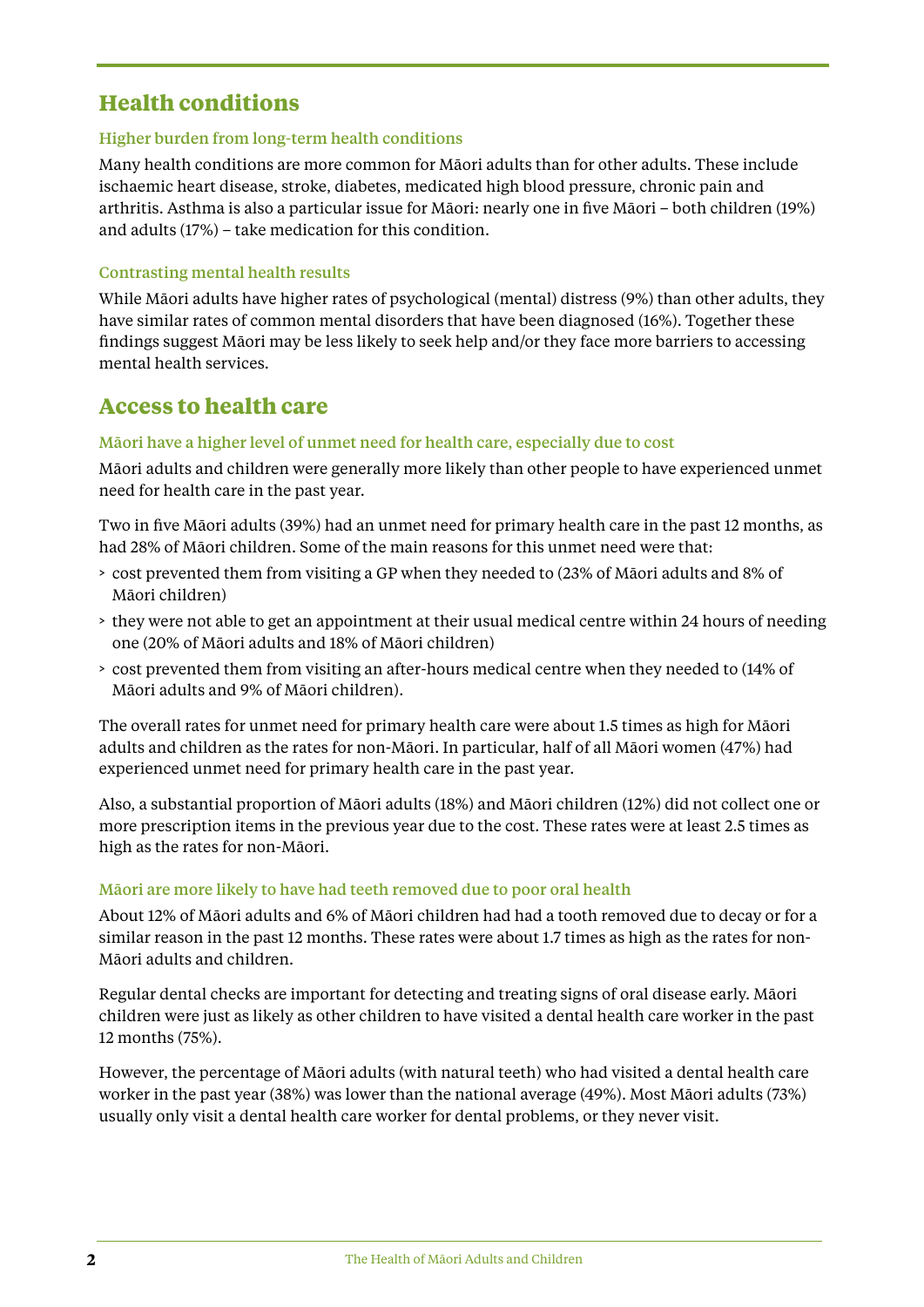## **The health of Māori adults**

The following table summarises the key indicators for Māori adults aged 15 years and over.

| Indicator for Māori adults                                                                            | (%)              | Percent Estimated<br>number | <b>Time trends</b><br>since 2006/07 | Māori vs non-Māori<br>(significant adjusted<br>rate ratios only) <sup>1</sup> |
|-------------------------------------------------------------------------------------------------------|------------------|-----------------------------|-------------------------------------|-------------------------------------------------------------------------------|
| Excellent, very good or good self-rated health                                                        | 84               | 371,000                     | ▼ Decrease                          | 0.9                                                                           |
| Current smoking                                                                                       | 41               | 182,000                     | $\approx$ No change                 | 2.4                                                                           |
| Daily smoking                                                                                         | 38               | 170,000                     | $\approx$ No change                 | 2.6                                                                           |
| Vegetable intake (3+ servings per day)                                                                | 64               | 285,000                     | ▲ Increase                          |                                                                               |
| Fruit intake (2+ servings per day)                                                                    | 49               | 219,000                     | ▼ Decrease                          | 0.8                                                                           |
| Physically active                                                                                     | 57               | 254,000                     | $\approx$ No change                 |                                                                               |
| Obesity                                                                                               | 44               | 197,000                     | $\approx$ No change                 | 1.8                                                                           |
| High blood pressure (medicated)                                                                       | 13               | 59,000                      | $\approx$ No change                 | 1.3                                                                           |
| High cholesterol (medicated)                                                                          | 8                | 36,000                      | $\triangle$ Increase                |                                                                               |
| Ischaemic heart disease (diagnosed)                                                                   | 5                | 23,000                      | $\approx$ No change                 | 1.8                                                                           |
| Stroke (diagnosed)                                                                                    | $\overline{c}$   | 9,000                       | $\approx$ No change                 | 1.3                                                                           |
| Diagnosed common mental disorder (depression,<br>bipolar disorder and/or anxiety disorder)            | 16               | 70,000                      | $\triangle$ Increase                |                                                                               |
| Psychological (mental) distress                                                                       | 9                | 40,000                      | $\approx$ No change                 | 1.7                                                                           |
| Diabetes (diagnosed)                                                                                  | 7                | 33,000                      | $\approx$ No change                 | 2.1                                                                           |
| Asthma (medicated)                                                                                    | 17               | 74,000                      | $\approx$ No change                 | 1.6                                                                           |
| Arthritis (diagnosed)                                                                                 | 11               | 51,000                      | $\approx$ No change                 | 1.2                                                                           |
| Chronic pain                                                                                          | 18               | 78,000                      | $\approx$ No change                 | 1.3                                                                           |
| Visited a GP in the past 12 months                                                                    | 75               | 335,000                     | ▼ Decrease                          |                                                                               |
| Visited a practice nurse (without seeing a<br>GP at the same visit) in the past 12 months             | 30               | 133,000                     | $\approx$ No change                 | 1.1                                                                           |
| Visited an after-hours medical centre in the<br>past 12 months                                        | 13               | 59,000                      | na                                  |                                                                               |
| Experienced unmet need for primary health<br>care in the past 12 months (any of following)            | 39               | 173,000                     | na                                  | 1.5                                                                           |
| - Unable to get appointment at usual medical<br>centre within 24 hours                                | 20               | 81,000                      | $\approx$ No change                 | 1.3                                                                           |
| - Unmet need for GP services due to cost                                                              | 23               | 101,000                     | na                                  | 1.6                                                                           |
| - Unmet need for after-hours services due to cost                                                     | 14               | 63,000                      | na                                  | 2.1                                                                           |
| - Unmet need for GP services due to lack of<br>transport                                              | $\boldsymbol{9}$ | 38,000                      | na                                  | 3.0                                                                           |
| - Unmet need for after-hours services due to lack<br>of transport                                     | 5                | 20,000                      | na                                  | 3.2                                                                           |
| Unfilled prescription due to cost in the past 12 months                                               | 18               | 81,000                      | na                                  | 2.8                                                                           |
| Had any teeth removed due to decay, abscess,<br>infection or gum disease in the past 12 months        | 12               | 52,000                      | na                                  | 1.7                                                                           |
| Visited a dental health care worker in the past<br>12 months $2$                                      | 38               | 156,000                     | $\approx$ No change                 | 0.8                                                                           |
| Usually only visits a dental health care worker for<br>dental problems (or never visits) <sup>2</sup> | 73               | 301,000                     | $\approx$ No change                 | 1.4                                                                           |

na = not available, as data not collected in 2006/07, or question wording has changed since then.

<sup>1</sup> Only significant adjusted rate ratios (at the 5% significance level) are shown. A ratio above/below 1 means the outcome is more/less common among Māori than non-Māori. Adjusted rate ratios adjust for age and sex.

<sup>2</sup> Only among Māori adults with natural teeth.

Notes: Percentages rounded to nearest whole number. Estimated numbers are rounded to the nearest 1000 people. Time trends are standardised for age.